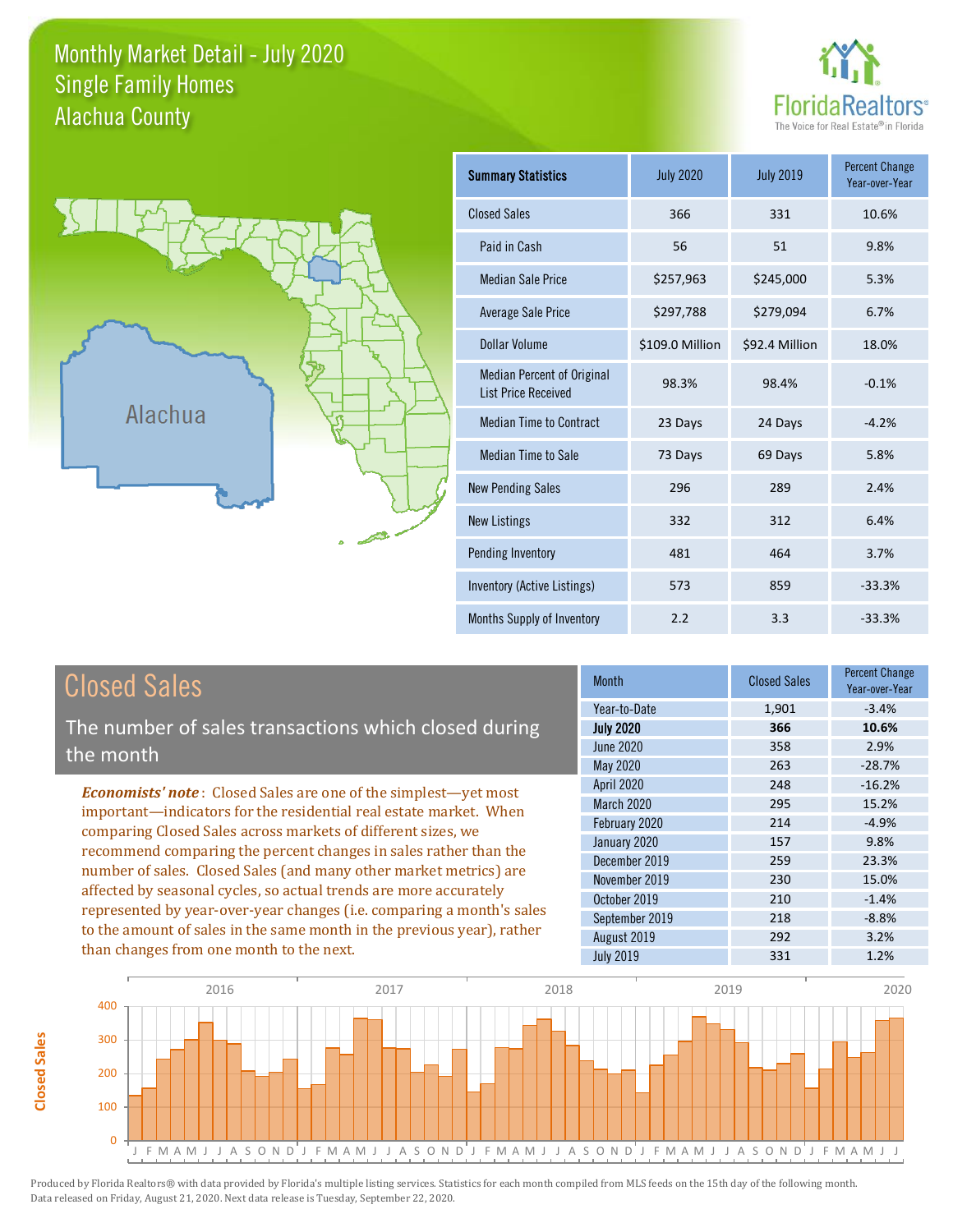

### \$100,000 - \$149,999 25 -7.4% Sale Price Closed Sales Percent Change Year-over-Year Less than \$50,000 0 0 -100.0%  $$50,000 - $99,999$  9 0.0% \$150,000 - \$199,999 48 -20.0% \$200,000 - \$249,999 87 17.6% \$400,000 - \$599,999 34 36.0% \$600,000 - \$999,999 20 100.0% *Economists' note:* Closed Sales are one of the simplest—yet most important—indicators for the residential real estate market. When comparing Closed Sales across markets of different sizes, we recommend comparing the percent changes in sales rather than the number of sales. Closed Sales (and many other market metrics) are affected by seasonal cycles, so actual trends are more accurately represented by year-over-year changes (i.e. comparing a month's sales to the amount of sales in the same month in the previous year), rather than changes from one month to the next. \$1,000,000 or more 2 33.3%  $$250,000 - $299,999$  60 -7.7% \$300,000 - \$399,999 81 47.3% Closed Sales by Sale Price The number of sales transactions which closed during the month



### Median Time to Contract by Sale Price The median number of days between the listing date and contract date for all Closed Sales during the month

*Economists' note* : Like Time to Sale, Time to Contract is a measure of the length of the home selling process calculated for sales which closed during the month. The difference is that Time to Contract measures the number of days between the initial listing of a property and the signing of the contract which eventually led to the closing of the sale. When the gap between Median Time to Contract and Median Time to Sale grows, it is usually a sign of longer closing times and/or declining numbers of cash sales.

| Sale Price            | <b>Median Time to</b><br>Contract | <b>Percent Change</b><br>Year-over-Year |
|-----------------------|-----------------------------------|-----------------------------------------|
| Less than \$50,000    | (No Sales)                        | N/A                                     |
| $$50,000 - $99,999$   | 24 Days                           | 71.4%                                   |
| $$100,000 - $149,999$ | 20 Days                           | 42.9%                                   |
| $$150,000 - $199,999$ | 7 Days                            | $-63.2%$                                |
| \$200,000 - \$249,999 | 10 Days                           | $-58.3%$                                |
| \$250,000 - \$299,999 | 34 Days                           | 100.0%                                  |
| \$300,000 - \$399,999 | 38 Days                           | $-33.3%$                                |
| \$400,000 - \$599,999 | 57 Days                           | 119.2%                                  |
| \$600,000 - \$999,999 | 65 Days                           | $-29.3%$                                |
| \$1,000,000 or more   | 4 Days                            | $-96.1%$                                |



**Closed Sales**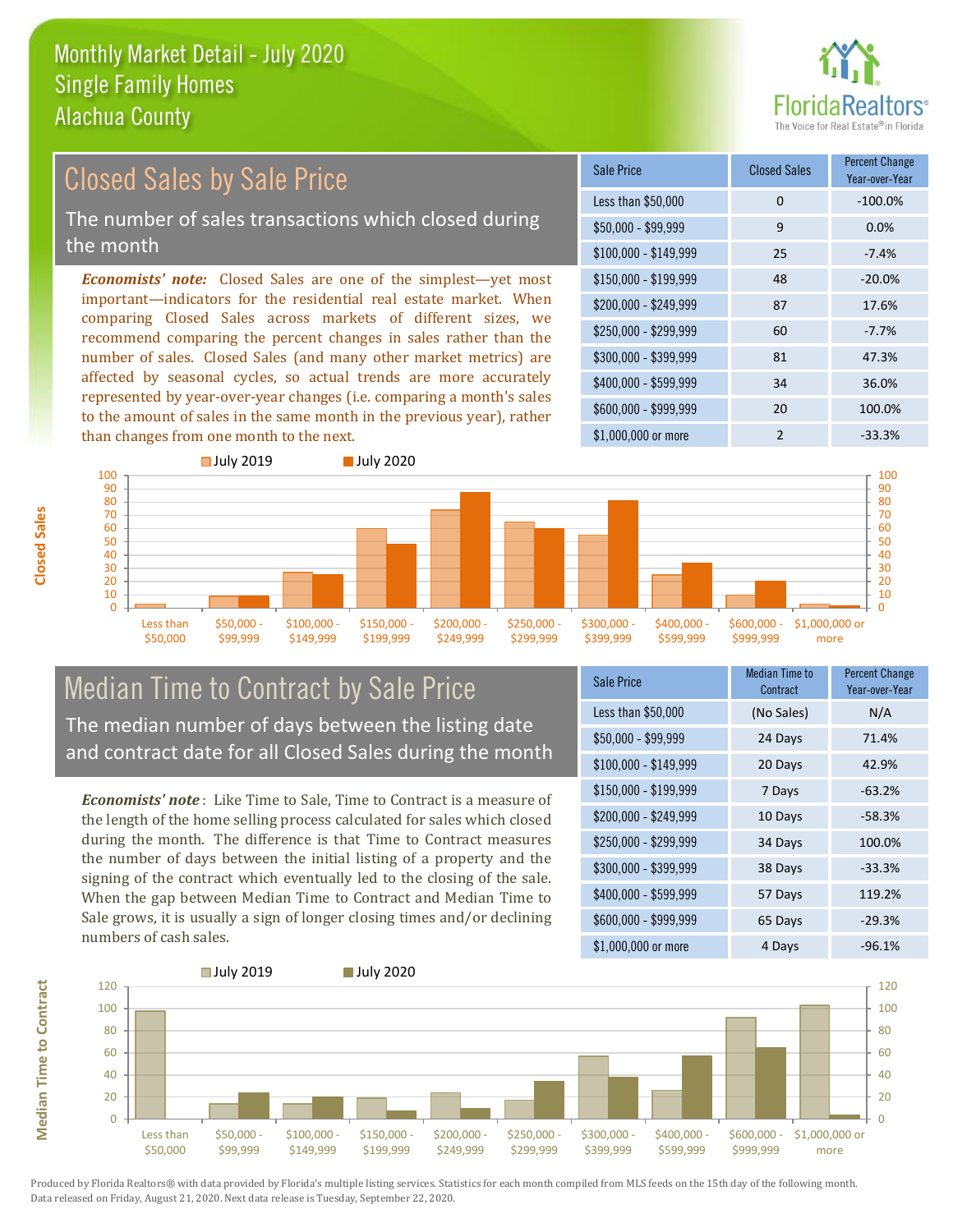

# New Listings by Initial Listing Price The number of properties put onto the market during

the month

*Economists' note:* New Listings tend to rise in delayed response to increasing prices, so they are often seen as a lagging indicator of market health. As prices rise, potential sellers raise their estimations of value—and in the most recent cycle, rising prices have freed up many potential sellers who were previously underwater on their mortgages. Note that in our calculations, we take care to not include properties that were recently taken off the market and quickly relisted, since these are not really *new* listings.

| <b>Initial Listing Price</b> | <b>New Listings</b> | <b>Percent Change</b><br>Year-over-Year |
|------------------------------|---------------------|-----------------------------------------|
| Less than \$50,000           | $\mathbf{1}$        | $-50.0%$                                |
| $$50,000 - $99,999$          | 6                   | $-40.0%$                                |
| $$100,000 - $149,999$        | 26                  | $-10.3%$                                |
| $$150,000 - $199,999$        | 43                  | $-34.8%$                                |
| \$200,000 - \$249,999        | 75                  | 36.4%                                   |
| \$250,000 - \$299,999        | 54                  | 1.9%                                    |
| \$300,000 - \$399,999        | 72                  | 30.9%                                   |
| \$400,000 - \$599,999        | 38                  | 31.0%                                   |
| \$600,000 - \$999,999        | 11                  | $-15.4%$                                |
| \$1,000,000 or more          | 6                   | N/A                                     |



### Inventory by Current Listing Price The number of property listings active at the end of the month

*Economists' note* : There are a number of ways to define and calculate Inventory. Our method is to simply count the number of active listings on the last day of the month, and hold this number to compare with the same month the following year. Inventory rises when New Listings are outpacing the number of listings that go off-market (regardless of whether they actually sell). Likewise, it falls when New Listings aren't keeping up with the rate at which homes are going off-market.

| <b>Current Listing Price</b> | Inventory | <b>Percent Change</b><br>Year-over-Year |
|------------------------------|-----------|-----------------------------------------|
| Less than \$50,000           | 1         | $-83.3%$                                |
| $$50,000 - $99,999$          | 18        | $-21.7%$                                |
| $$100,000 - $149,999$        | 23        | $-48.9%$                                |
| $$150,000 - $199,999$        | 45        | $-50.5%$                                |
| \$200,000 - \$249,999        | 70        | $-37.5%$                                |
| \$250,000 - \$299,999        | 78        | $-45.5%$                                |
| \$300,000 - \$399,999        | 163       | $-6.9%$                                 |
| \$400,000 - \$599,999        | 99        | $-35.3%$                                |
| \$600,000 - \$999,999        | 54        | $-38.6%$                                |
| \$1,000,000 or more          | 22        | $-4.3%$                                 |



Produced by Florida Realtors® with data provided by Florida's multiple listing services. Statistics for each month compiled from MLS feeds on the 15th day of the following month. Data released on Friday, August 21, 2020. Next data release is Tuesday, September 22, 2020.

**Inventory**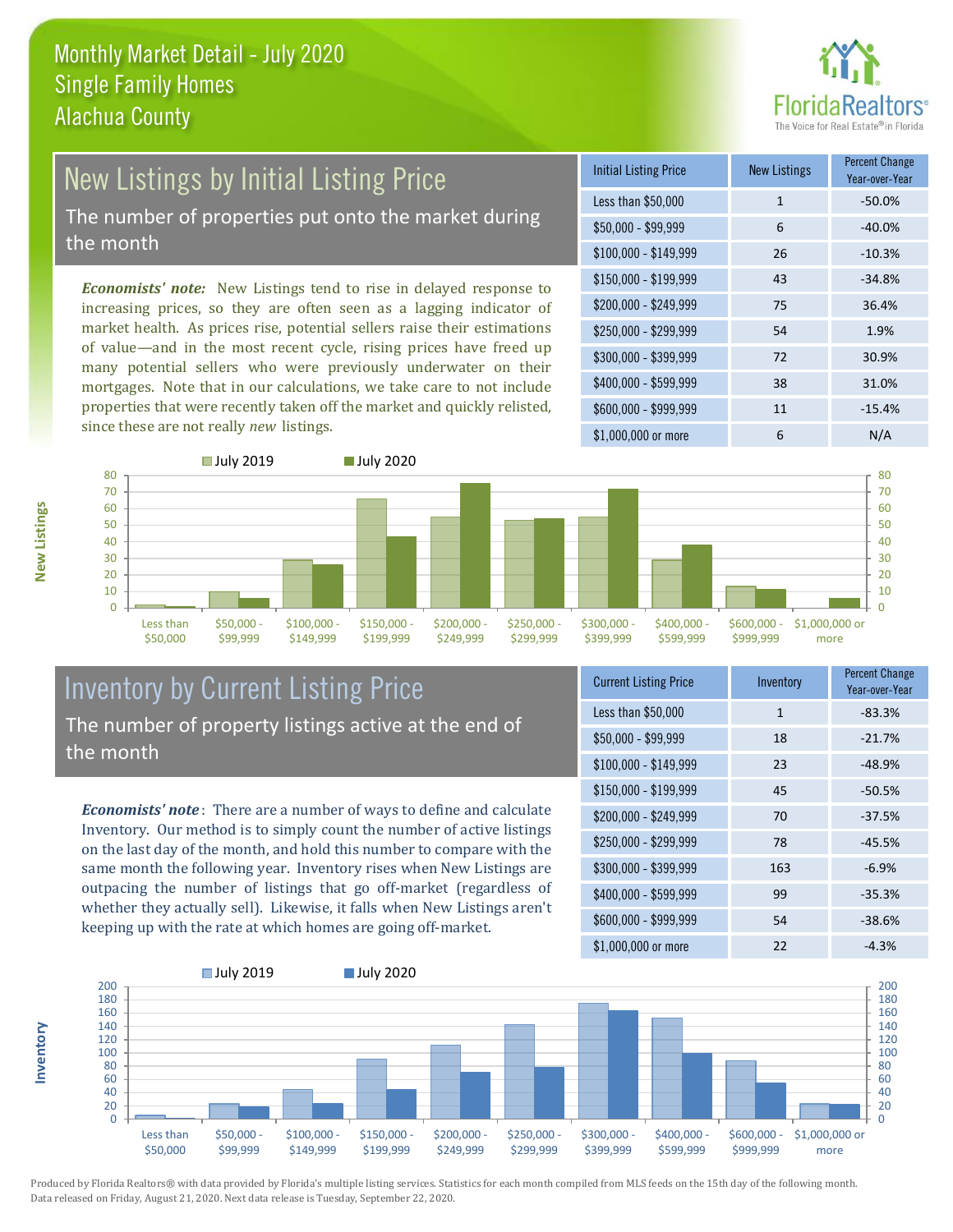### Monthly Distressed Market - July 2020 Alachua County Single Family Homes



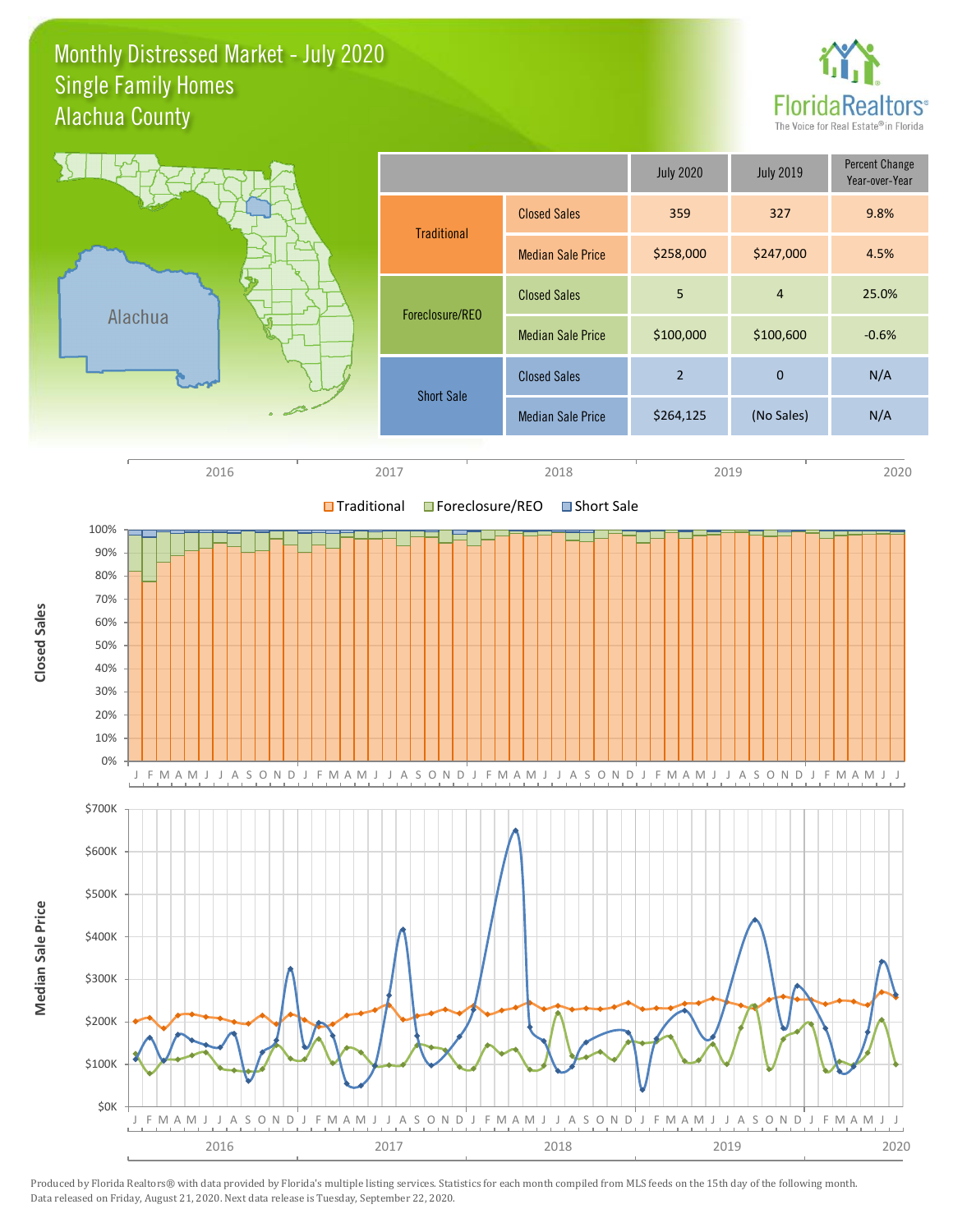Monthly Market Detail - July 2020 Alachua County Townhouses and Condos



Percent Change Year-over-Year



| <b>Summary Statistics</b>                                       | <b>July 2020</b> | <b>July 2019</b> | <b>Percent Change</b><br>Year-over-Year |
|-----------------------------------------------------------------|------------------|------------------|-----------------------------------------|
| <b>Closed Sales</b>                                             | 85               | 89               | $-4.5%$                                 |
| Paid in Cash                                                    | 40               | 46               | $-13.0%$                                |
| <b>Median Sale Price</b>                                        | \$135,000        | \$132,000        | 2.3%                                    |
| <b>Average Sale Price</b>                                       | \$133,507        | \$132,591        | 0.7%                                    |
| Dollar Volume                                                   | \$11.3 Million   | \$11.8 Million   | $-3.8%$                                 |
| <b>Median Percent of Original</b><br><b>List Price Received</b> | 97.2%            | 97.3%            | $-0.1%$                                 |
| <b>Median Time to Contract</b>                                  | 20 Days          | 11 Days          | 81.8%                                   |
| <b>Median Time to Sale</b>                                      | 60 Days          | 53 Days          | 13.2%                                   |
| <b>New Pending Sales</b>                                        | 78               | 83               | $-6.0%$                                 |
| <b>New Listings</b>                                             | 116              | 64               | 81.3%                                   |
| <b>Pending Inventory</b>                                        | 107              | 105              | 1.9%                                    |
| Inventory (Active Listings)                                     | 167              | 108              | 54.6%                                   |
| Months Supply of Inventory                                      | 2.6              | 1.5              | 73.3%                                   |

| Closed Sales                                                                                                                                                                                                                                                                    | <b>Month</b>                           | <b>Closed Sales</b> |
|---------------------------------------------------------------------------------------------------------------------------------------------------------------------------------------------------------------------------------------------------------------------------------|----------------------------------------|---------------------|
| The number of sales transactions which closed during                                                                                                                                                                                                                            | Year-to-Date<br><b>July 2020</b>       | 489<br>85           |
| the month                                                                                                                                                                                                                                                                       | <b>June 2020</b><br>May 2020           | 94<br>61            |
| <b>Economists' note:</b> Closed Sales are one of the simplest—yet most<br>important-indicators for the residential real estate market. When<br>comparing Closed Sales across markets of different sizes, we<br>recommend comparing the percent changes in sales rather than the | <b>April 2020</b><br><b>March 2020</b> | 56<br>87            |
|                                                                                                                                                                                                                                                                                 | February 2020<br>January 2020          | 57<br>49            |
| number of sales. Closed Sales (and many other market metrics) are                                                                                                                                                                                                               | December 2019<br>November 2010         | 61<br>30            |

affected by seasonal cycles, so actual trends are more accurately represented by year-over-year changes (i.e. comparing a month's sales to the amount of sales in the same month in the previous year), rather than changes from one month to the next.

**Closed Sales**

**Closed Sales** 

| Year-to-Date      | 489 | $-11.3%$ |
|-------------------|-----|----------|
| <b>July 2020</b>  | 85  | $-4.5%$  |
| <b>June 2020</b>  | 94  | $-4.1%$  |
| May 2020          | 61  | $-41.3%$ |
| <b>April 2020</b> | 56  | $-39.8%$ |
| March 2020        | 87  | 27.9%    |
| February 2020     | 57  | $-1.7%$  |
| January 2020      | 49  | 19.5%    |
| December 2019     | 61  | 13.0%    |
| November 2019     | 39  | $-17.0%$ |
| October 2019      | 48  | $-17.2%$ |
| September 2019    | 50  | 0.0%     |
| August 2019       | 95  | 23.4%    |
| <b>July 2019</b>  | 89  | $-23.9%$ |
|                   |     |          |

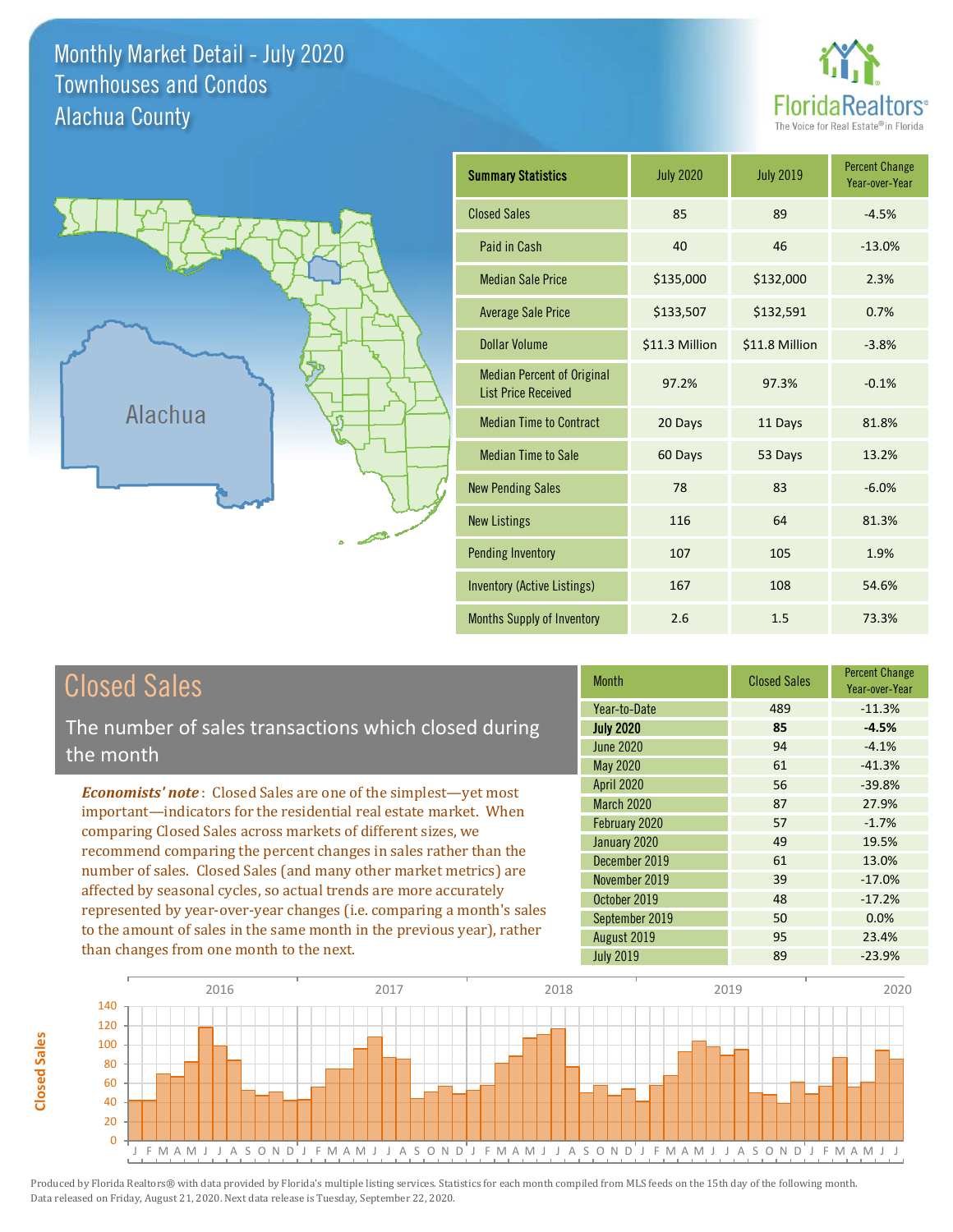

# Closed Sales by Sale Price

The number of sales transactions which closed during the month

*Economists' note:* Closed Sales are one of the simplest—yet most important—indicators for the residential real estate market. When comparing Closed Sales across markets of different sizes, we recommend comparing the percent changes in sales rather than the number of sales. Closed Sales (and many other market metrics) are affected by seasonal cycles, so actual trends are more accurately represented by year-over-year changes (i.e. comparing a month's sales to the amount of sales in the same month in the previous year), rather than changes from one month to the next.

| <b>Sale Price</b>     | <b>Closed Sales</b> | <b>Percent Change</b><br>Year-over-Year |
|-----------------------|---------------------|-----------------------------------------|
| Less than \$50,000    | 5                   | N/A                                     |
| $$50,000 - $99,999$   | 21                  | 10.5%                                   |
| $$100,000 - $149,999$ | 30                  | $-33.3%$                                |
| \$150,000 - \$199,999 | 20                  | 0.0%                                    |
| \$200,000 - \$249,999 | 7                   | 250.0%                                  |
| \$250,000 - \$299,999 | $\mathbf{1}$        | $-66.7%$                                |
| \$300,000 - \$399,999 | $\mathbf{1}$        | N/A                                     |
| \$400,000 - \$599,999 | $\Omega$            | N/A                                     |
| \$600,000 - \$999,999 | $\Omega$            | N/A                                     |
| \$1,000,000 or more   | O                   | N/A                                     |



### Median Time to Contract by Sale Price The median number of days between the listing date and contract date for all Closed Sales during the month

*Economists' note* : Like Time to Sale, Time to Contract is a measure of the length of the home selling process calculated for sales which closed during the month. The difference is that Time to Contract measures the number of days between the initial listing of a property and the signing of the contract which eventually led to the closing of the sale. When the gap between Median Time to Contract and Median Time to Sale grows, it is usually a sign of longer closing times and/or declining numbers of cash sales.

| <b>Sale Price</b>     | Median Time to<br>Contract | <b>Percent Change</b><br>Year-over-Year |
|-----------------------|----------------------------|-----------------------------------------|
| Less than \$50,000    | 229 Days                   | N/A                                     |
| $$50,000 - $99,999$   | 28 Days                    | 55.6%                                   |
| $$100,000 - $149,999$ | 14 Days                    | 16.7%                                   |
| $$150,000 - $199,999$ | 6 Days                     | 0.0%                                    |
| \$200,000 - \$249,999 | 29 Days                    | 81.3%                                   |
| \$250,000 - \$299,999 | 0 Days                     | $-100.0%$                               |
| \$300,000 - \$399,999 | 65 Days                    | N/A                                     |
| \$400,000 - \$599,999 | (No Sales)                 | N/A                                     |
| \$600,000 - \$999,999 | (No Sales)                 | N/A                                     |
| \$1,000,000 or more   | (No Sales)                 | N/A                                     |

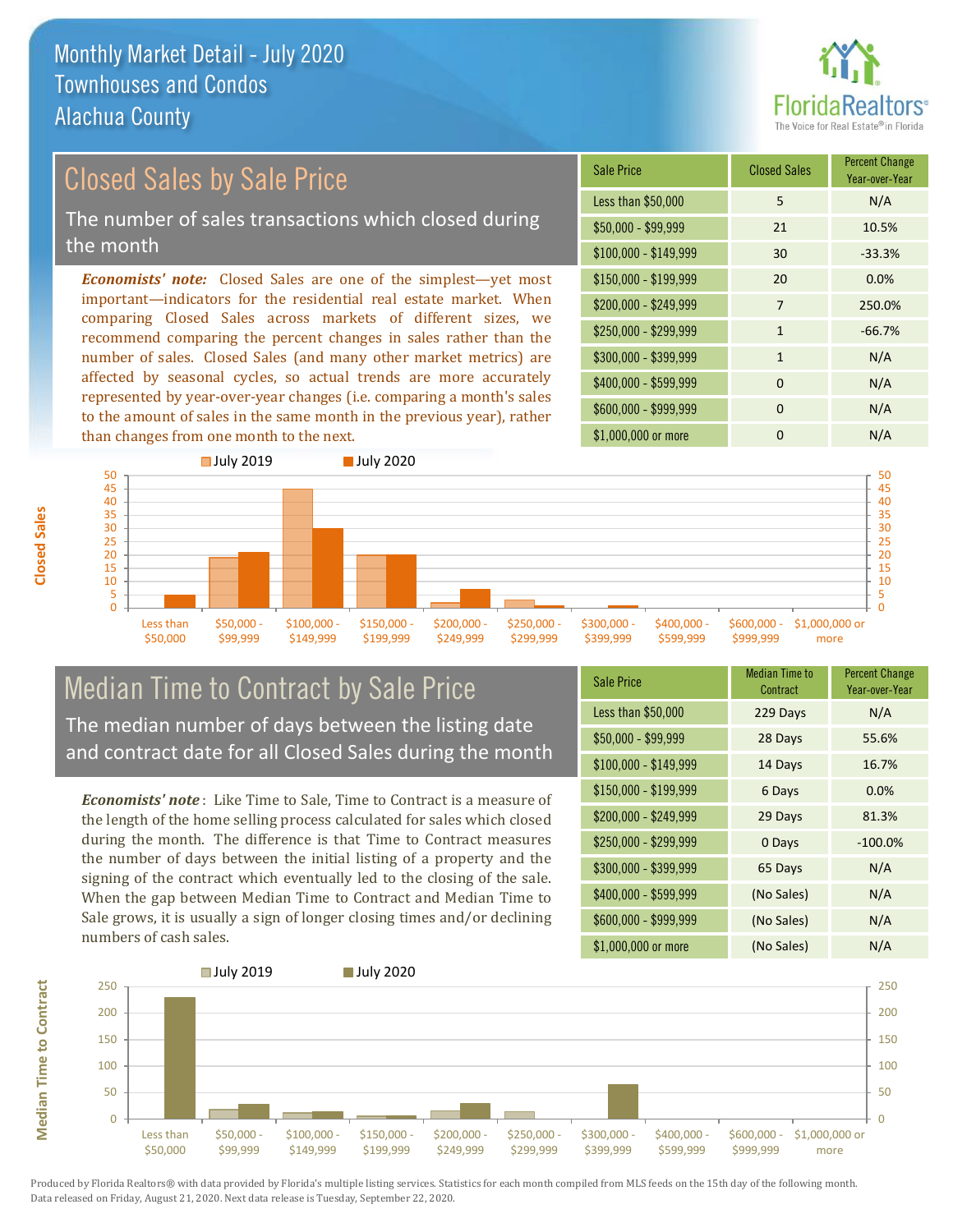

# New Listings by Initial Listing Price

The number of properties put onto the market during the month

*Economists' note:* New Listings tend to rise in delayed response to increasing prices, so they are often seen as a lagging indicator of market health. As prices rise, potential sellers raise their estimations of value—and in the most recent cycle, rising prices have freed up many potential sellers who were previously underwater on their mortgages. Note that in our calculations, we take care to not include properties that were recently taken off the market and quickly relisted, since these are not really *new* listings.

| <b>Initial Listing Price</b> | <b>New Listings</b> | <b>Percent Change</b><br>Year-over-Year |
|------------------------------|---------------------|-----------------------------------------|
| Less than \$50,000           | $\mathbf{1}$        | 0.0%                                    |
| $$50,000 - $99,999$          | 19                  | 0.0%                                    |
| $$100,000 - $149,999$        | 38                  | 100.0%                                  |
| $$150,000 - $199,999$        | 31                  | 63.2%                                   |
| \$200,000 - \$249,999        | 13                  | 225.0%                                  |
| \$250,000 - \$299,999        | 8                   | 700.0%                                  |
| \$300,000 - \$399,999        | 5                   | 400.0%                                  |
| \$400,000 - \$599,999        | $\Omega$            | N/A                                     |
| \$600,000 - \$999,999        | 1                   | N/A                                     |
| \$1,000,000 or more          | n                   | N/A                                     |



## Inventory by Current Listing Price The number of property listings active at the end of the month

*Economists' note* : There are a number of ways to define and calculate Inventory. Our method is to simply count the number of active listings on the last day of the month, and hold this number to compare with the same month the following year. Inventory rises when New Listings are outpacing the number of listings that go off-market (regardless of whether they actually sell). Likewise, it falls when New Listings aren't keeping up with the rate at which homes are going off-market.

| <b>Current Listing Price</b> | Inventory    | <b>Percent Change</b><br>Year-over-Year |
|------------------------------|--------------|-----------------------------------------|
| Less than \$50,000           | $\mathbf{1}$ | N/A                                     |
| $$50,000 - $99,999$          | 37           | 12.1%                                   |
| $$100,000 - $149,999$        | 49           | 36.1%                                   |
| $$150,000 - $199,999$        | 33           | 94.1%                                   |
| \$200,000 - \$249,999        | 22           | 175.0%                                  |
| \$250,000 - \$299,999        | 12           | 71.4%                                   |
| \$300,000 - \$399,999        | 6            | 100.0%                                  |
| \$400,000 - \$599,999        | 3            | 0.0%                                    |
| \$600,000 - \$999,999        | 4            | 300.0%                                  |
| \$1,000,000 or more          | 0            | N/A                                     |



Produced by Florida Realtors® with data provided by Florida's multiple listing services. Statistics for each month compiled from MLS feeds on the 15th day of the following month. Data released on Friday, August 21, 2020. Next data release is Tuesday, September 22, 2020.

**Inventory**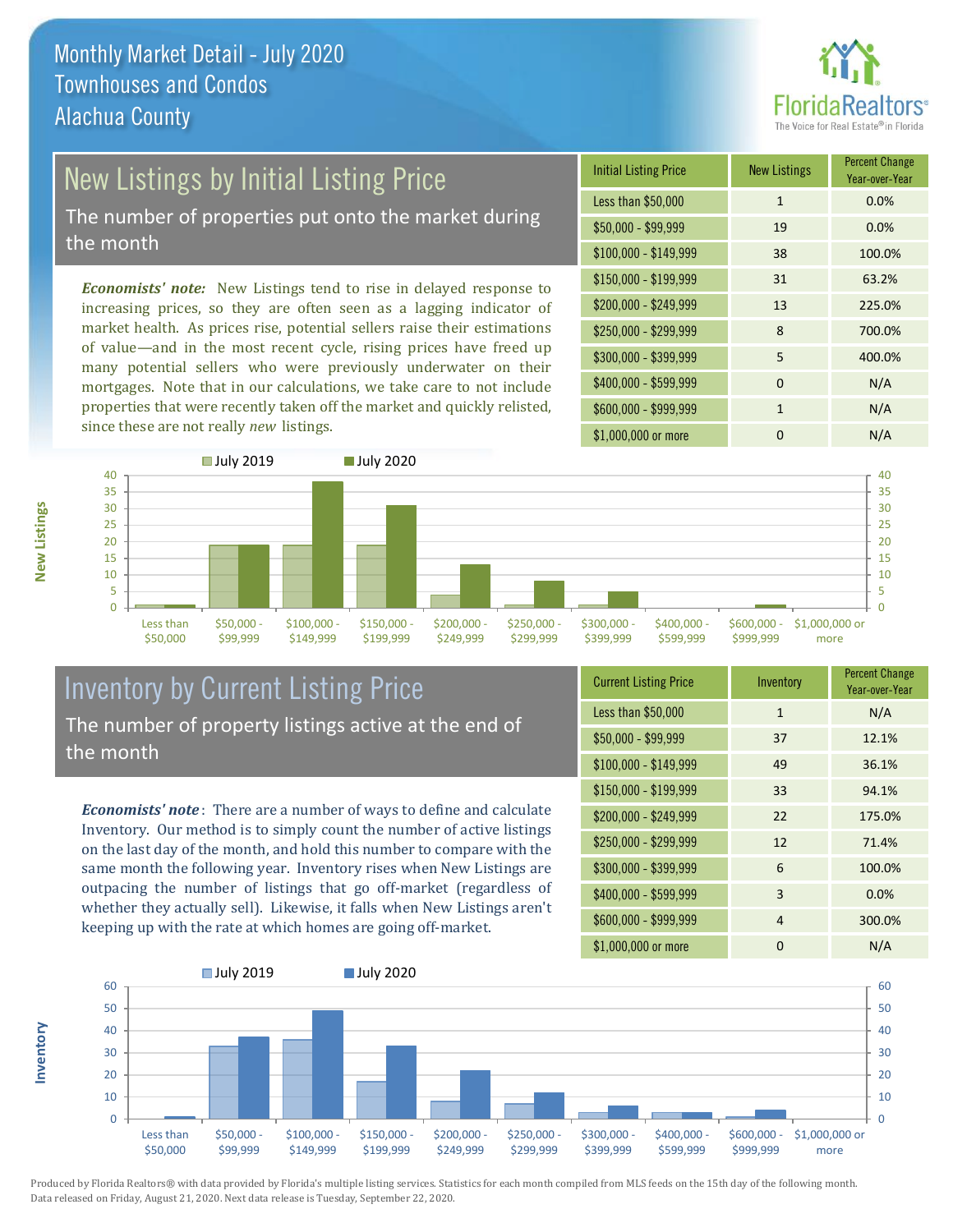Monthly Distressed Market - July 2020 Alachua County Townhouses and Condos



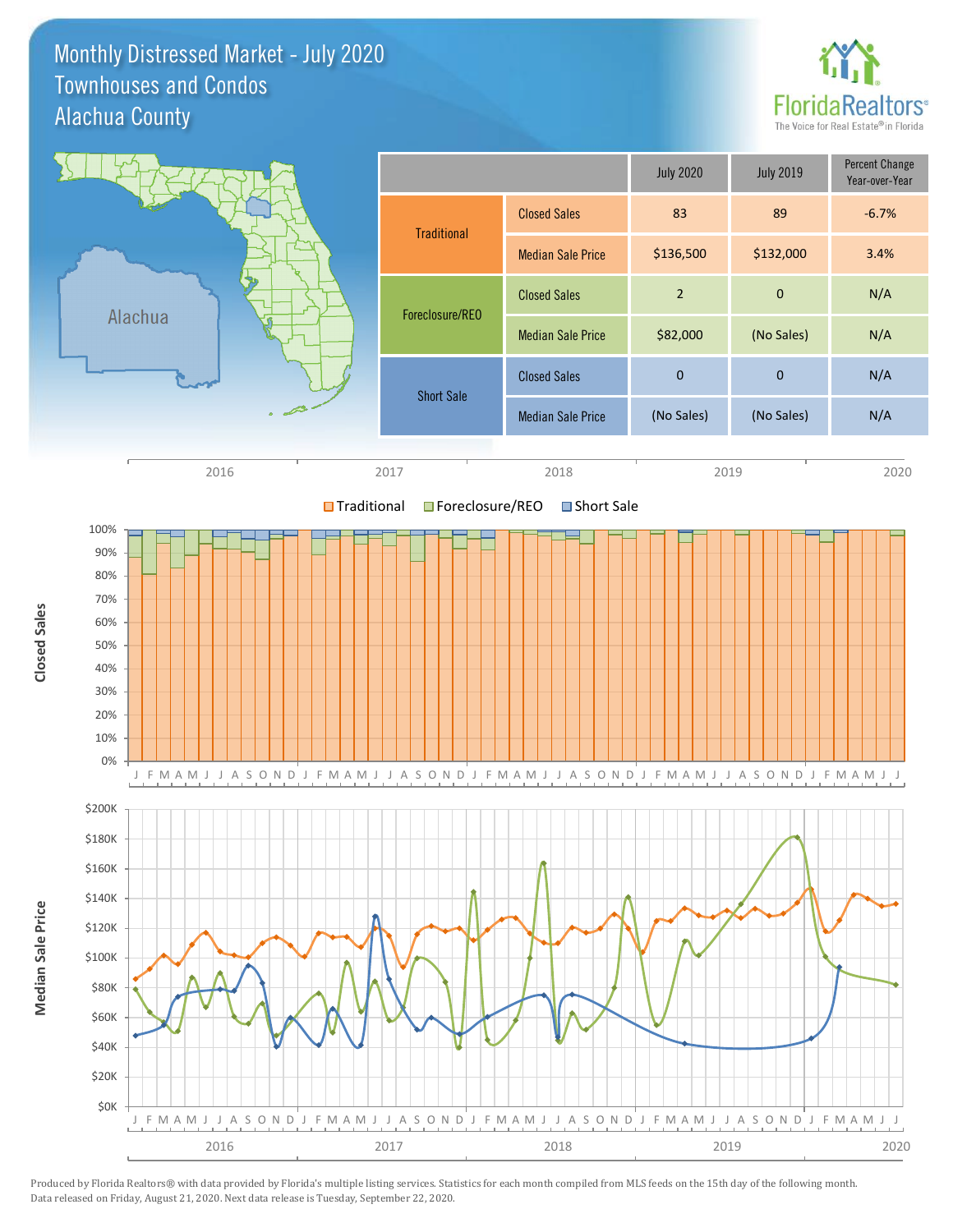### Monthly Market Detail - July 2020 Alachua County Manufactured Homes

**Closed Sales**

**Closed Sales** 





| <b>Summary Statistics</b>                                       | <b>July 2020</b> | <b>July 2019</b> | <b>Percent Change</b><br>Year-over-Year |
|-----------------------------------------------------------------|------------------|------------------|-----------------------------------------|
| <b>Closed Sales</b>                                             | 15               | 9                | 66.7%                                   |
| Paid in Cash                                                    | 7                | $\overline{3}$   | 133.3%                                  |
| <b>Median Sale Price</b>                                        | \$108,000        | \$110,000        | $-1.8%$                                 |
| Average Sale Price                                              | \$105,433        | \$102,522        | 2.8%                                    |
| Dollar Volume                                                   | \$1.6 Million    | \$922,698        | 71.4%                                   |
| <b>Median Percent of Original</b><br><b>List Price Received</b> | 93.3%            | 88.0%            | 6.0%                                    |
| <b>Median Time to Contract</b>                                  | 29 Days          | 52 Days          | $-44.2%$                                |
| <b>Median Time to Sale</b>                                      | 77 Days          | 112 Days         | $-31.3%$                                |
| <b>New Pending Sales</b>                                        | 18               | 13               | 38.5%                                   |
| <b>New Listings</b>                                             | 10               | 19               | $-47.4%$                                |
| Pending Inventory                                               | 39               | 26               | 50.0%                                   |
| Inventory (Active Listings)                                     | 22               | 50               | $-56.0%$                                |
| Months Supply of Inventory                                      | 2.0              | 4.9              | $-59.2%$                                |

| <b>Closed Sales</b>                                                                                                                                                                                                                                                                                                                                                                                                                                                                                                                                                                                                      | Month                                                                                                                                               | <b>Closed Sales</b>                                        | <b>Percent Change</b><br>Year-over-Year                                                       |
|--------------------------------------------------------------------------------------------------------------------------------------------------------------------------------------------------------------------------------------------------------------------------------------------------------------------------------------------------------------------------------------------------------------------------------------------------------------------------------------------------------------------------------------------------------------------------------------------------------------------------|-----------------------------------------------------------------------------------------------------------------------------------------------------|------------------------------------------------------------|-----------------------------------------------------------------------------------------------|
| The number of sales transactions which closed during<br>the month                                                                                                                                                                                                                                                                                                                                                                                                                                                                                                                                                        | Year-to-Date<br><b>July 2020</b><br>June 2020<br>May 2020                                                                                           | 74<br>15<br>17<br>11                                       | $-3.9%$<br>66.7%<br>30.8%<br>10.0%                                                            |
| <b>Economists' note:</b> Closed Sales are one of the simplest—yet most<br>important—indicators for the residential real estate market. When<br>comparing Closed Sales across markets of different sizes, we<br>recommend comparing the percent changes in sales rather than the<br>number of sales. Closed Sales (and many other market metrics) are<br>affected by seasonal cycles, so actual trends are more accurately<br>represented by year-over-year changes (i.e. comparing a month's sales<br>to the amount of sales in the same month in the previous year), rather<br>than changes from one month to the next. | <b>April 2020</b><br>March 2020<br>February 2020<br>January 2020<br>December 2019<br>November 2019<br>October 2019<br>September 2019<br>August 2019 | 10<br>9<br>$\mathbf{1}$<br>11<br>10<br>8<br>10<br>16<br>11 | $-28.6%$<br>$-18.2%$<br>$-90.0\%$<br>10.0%<br>0.0%<br>$-11.1%$<br>25.0%<br>220.0%<br>$-15.4%$ |
|                                                                                                                                                                                                                                                                                                                                                                                                                                                                                                                                                                                                                          | <b>July 2019</b>                                                                                                                                    | 9                                                          | $-18.2%$                                                                                      |

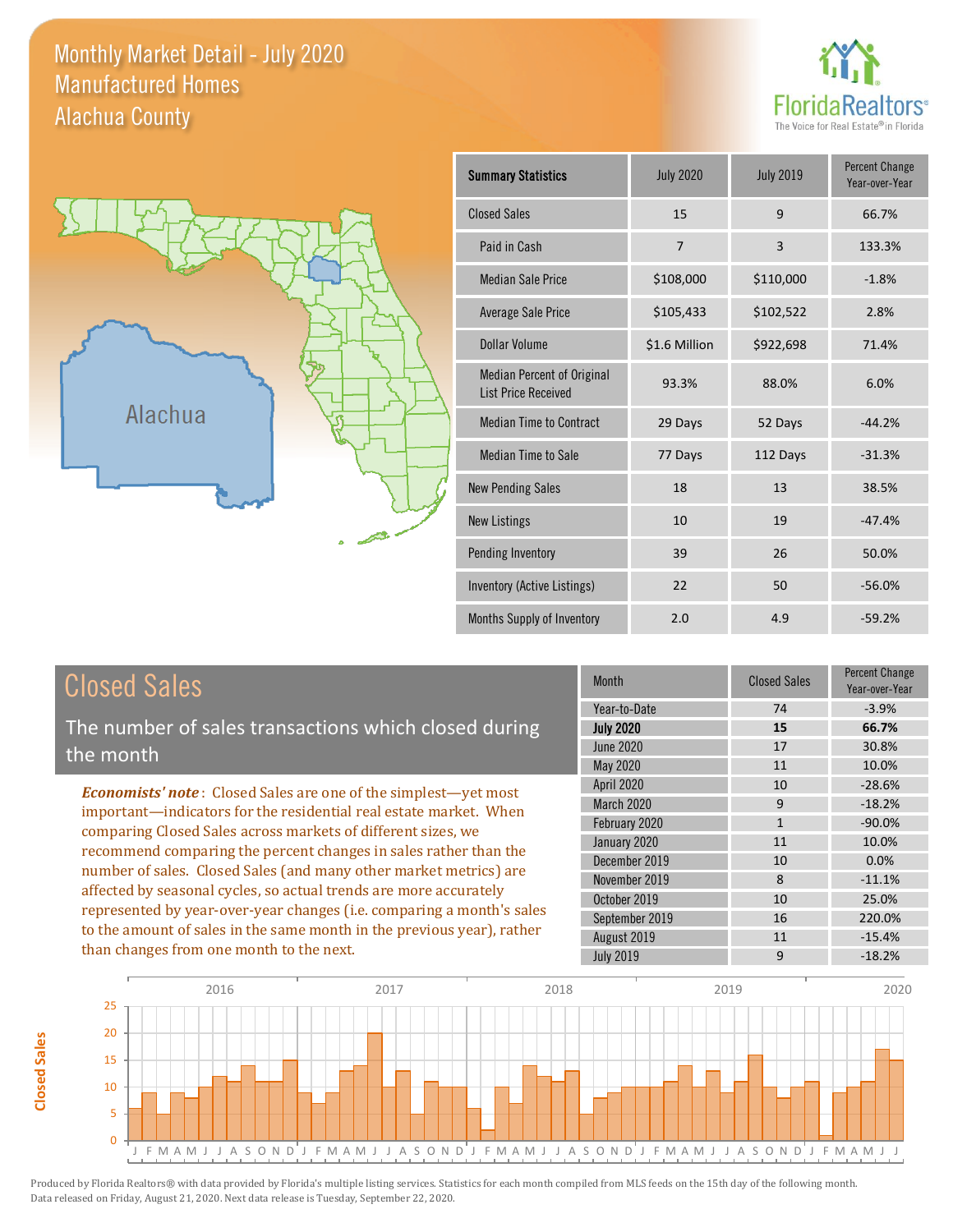

### \$100,000 - \$149,999 8 60.0% Sale Price Closed Sales Percent Change Year-over-Year Less than \$50,000 2 0.0% \$50,000 - \$99,999 4 300.0% \$150,000 - \$199,999 0 -100.0%  $$200,000 - $249,999$  1 N/A  $$400,000 - $599,999$  0 N/A \$600,000 - \$999,999 0 0 N/A *Economists' note:* Closed Sales are one of the simplest—yet most important—indicators for the residential real estate market. When comparing Closed Sales across markets of different sizes, we recommend comparing the percent changes in sales rather than the number of sales. Closed Sales (and many other market metrics) are affected by seasonal cycles, so actual trends are more accurately represented by year-over-year changes (i.e. comparing a month's sales to the amount of sales in the same month in the previous year), rather \$250,000 - \$299,999 0 0 N/A \$300,000 - \$399,999 0 0 N/A Closed Sales by Sale Price The number of sales transactions which closed during the month



### Median Time to Contract by Sale Price The median number of days between the listing date and contract date for all Closed Sales during the month

*Economists' note* : Like Time to Sale, Time to Contract is a measure of the length of the home selling process calculated for sales which closed during the month. The difference is that Time to Contract measures the number of days between the initial listing of a property and the signing of the contract which eventually led to the closing of the sale. When the gap between Median Time to Contract and Median Time to Sale grows, it is usually a sign of longer closing times and/or declining numbers of cash sales.

| Sale Price            | <b>Median Time to</b><br>Contract | <b>Percent Change</b><br>Year-over-Year |
|-----------------------|-----------------------------------|-----------------------------------------|
| Less than \$50,000    | 94 Days                           | 22.1%                                   |
| $$50,000 - $99,999$   | 130 Days                          | 150.0%                                  |
| $$100,000 - $149,999$ | 27 Days                           | $-51.8%$                                |
| $$150,000 - $199,999$ | (No Sales)                        | N/A                                     |
| \$200,000 - \$249,999 | 2 Days                            | N/A                                     |
| \$250,000 - \$299,999 | (No Sales)                        | N/A                                     |
| \$300,000 - \$399,999 | (No Sales)                        | N/A                                     |
| \$400,000 - \$599,999 | (No Sales)                        | N/A                                     |
| \$600,000 - \$999,999 | (No Sales)                        | N/A                                     |
| \$1,000,000 or more   | (No Sales)                        | N/A                                     |

\$1,000,000 or more 0 0 N/A



Produced by Florida Realtors® with data provided by Florida's multiple listing services. Statistics for each month compiled from MLS feeds on the 15th day of the following month. Data released on Friday, August 21, 2020. Next data release is Tuesday, September 22, 2020.

**Median Time to Contract**

**Median Time to Contract**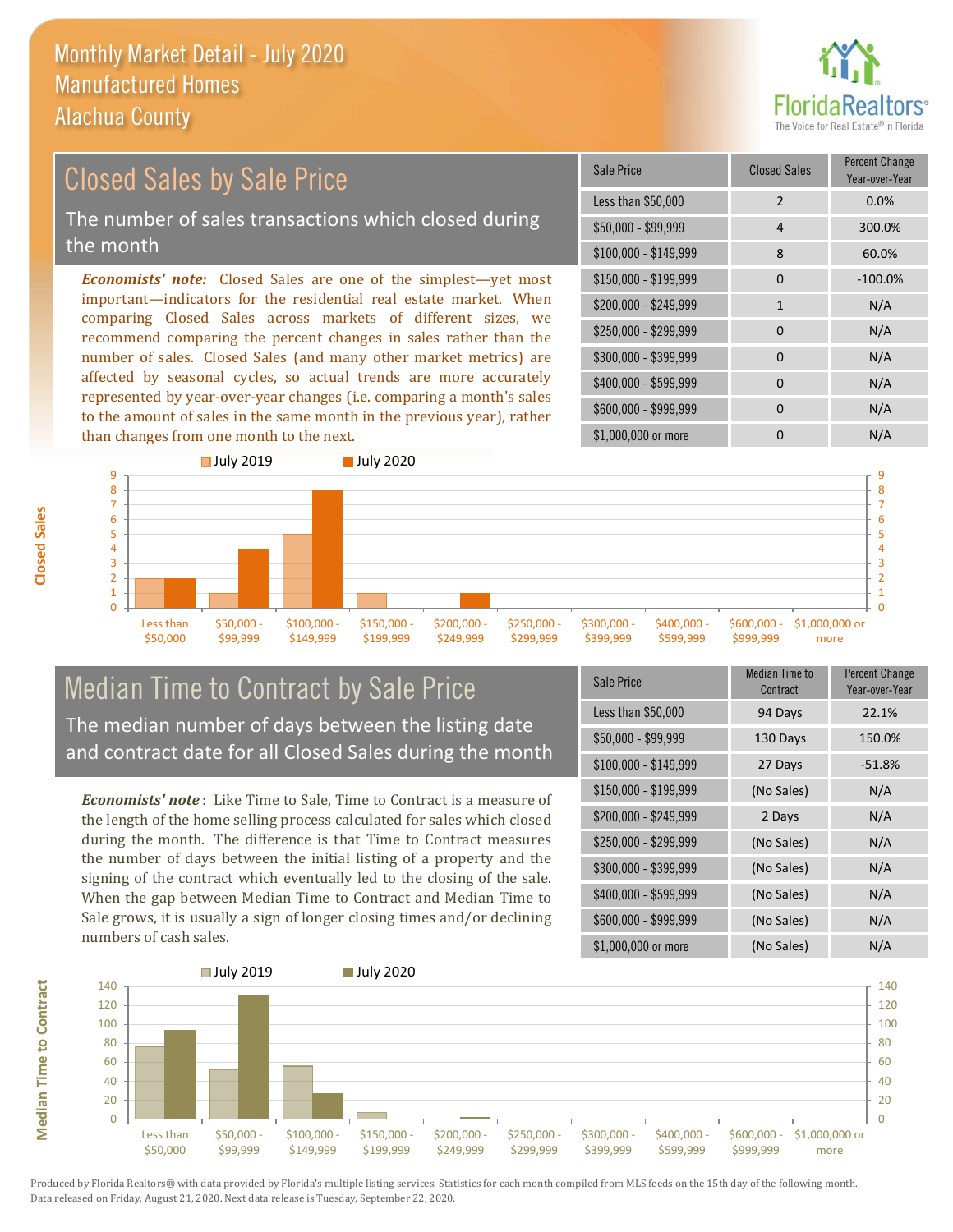

### New Listings by Initial Listing Price The number of properties put onto the market during the month

*Economists' note:* New Listings tend to rise in delayed response to increasing prices, so they are often seen as a lagging indicator of market health. As prices rise, potential sellers raise their estimations of value—and in the most recent cycle, rising prices have freed up many potential sellers who were previously underwater on their mortgages. Note that in our calculations, we take care to not include properties that were recently taken off the market and quickly relisted, since these are not really *new* listings.

| <b>Initial Listing Price</b> | <b>New Listings</b> | <b>Percent Change</b><br>Year-over-Year |
|------------------------------|---------------------|-----------------------------------------|
| Less than \$50,000           | 0                   | $-100.0%$                               |
| $$50,000 - $99,999$          | 4                   | $-20.0%$                                |
| $$100,000 - $149,999$        | $\mathcal{P}$       | $-50.0%$                                |
| $$150,000 - $199,999$        | 3                   | 50.0%                                   |
| \$200,000 - \$249,999        | $\Omega$            | $-100.0%$                               |
| \$250,000 - \$299,999        | 0                   | $-100.0%$                               |
| \$300,000 - \$399,999        | 0                   | N/A                                     |
| \$400,000 - \$599,999        | $\mathbf{1}$        | N/A                                     |
| \$600,000 - \$999,999        | $\Omega$            | N/A                                     |
| \$1,000,000 or more          | n                   | N/A                                     |



### Inventory by Current Listing Price The number of property listings active at the end of the month

*Economists' note* : There are a number of ways to define and calculate Inventory. Our method is to simply count the number of active listings on the last day of the month, and hold this number to compare with the same month the following year. Inventory rises when New Listings are outpacing the number of listings that go off-market (regardless of whether they actually sell). Likewise, it falls when New Listings aren't keeping up with the rate at which homes are going off-market.

**Inventory**

**New Listings**

| <b>Current Listing Price</b> | Inventory      | Percent Change<br>Year-over-Year |
|------------------------------|----------------|----------------------------------|
| Less than \$50,000           | 0              | $-100.0%$                        |
| $$50,000 - $99,999$          | 7              | $-50.0%$                         |
| \$100,000 - \$149,999        | 5              | $-54.5%$                         |
| $$150,000 - $199,999$        | 3              | $-50.0%$                         |
| \$200,000 - \$249,999        | 1              | $-80.0%$                         |
| \$250,000 - \$299,999        | $\mathbf{1}$   | $-50.0%$                         |
| \$300,000 - \$399,999        | $\mathbf{1}$   | N/A                              |
| \$400,000 - \$599,999        | $\overline{2}$ | 100.0%                           |
| \$600,000 - \$999,999        | <sup>0</sup>   | N/A                              |
| \$1,000,000 or more          | $\mathfrak{p}$ | N/A                              |